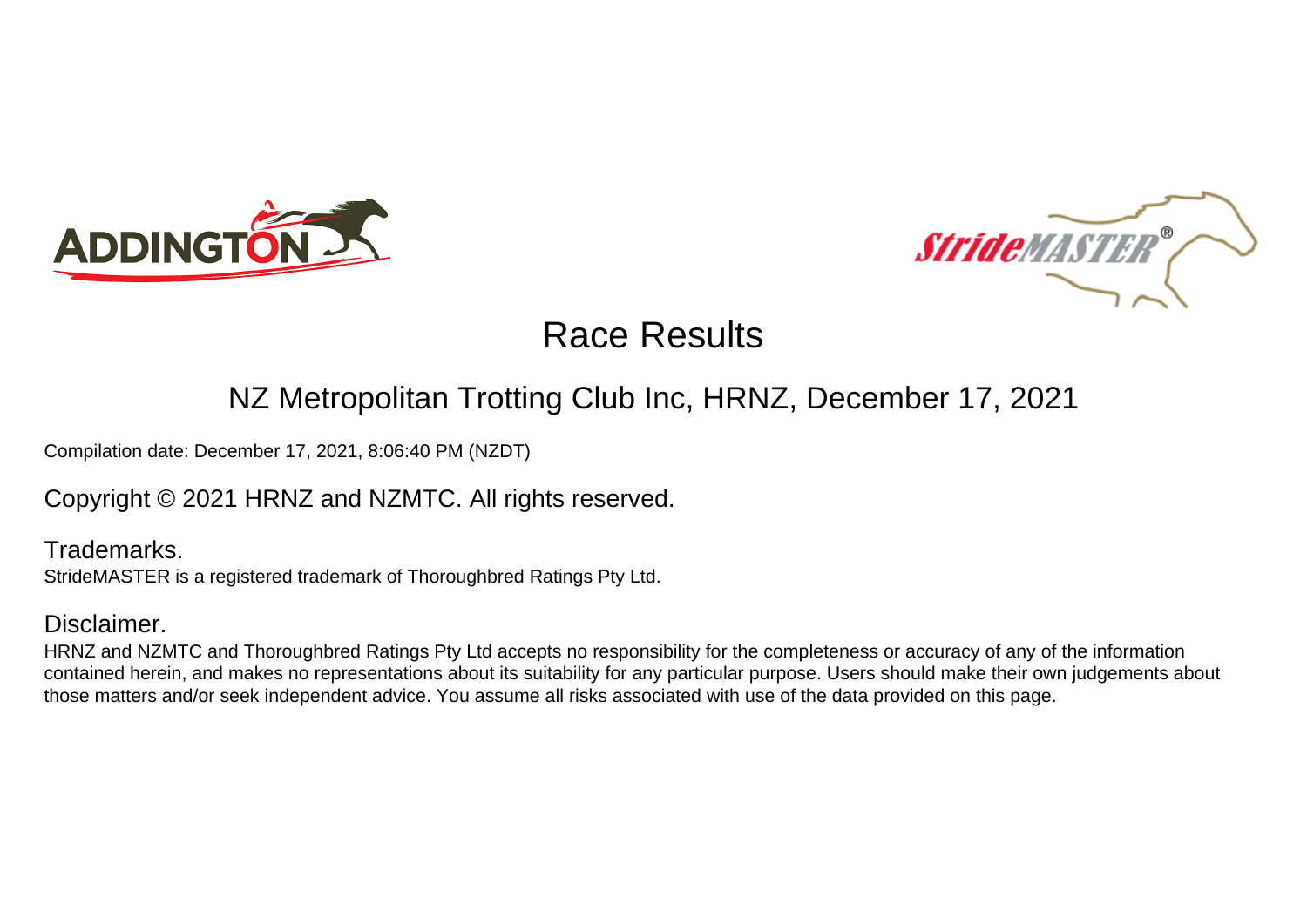



### December 17, 2021, Race 6, , Distance 1980m, Addington - Survey 1980m

0.6 s

|     | Result   TAB no. | Horse (Barrier)              | 1980 to | 1800m to | 1600m to | 1400m to | 1200m to | 1000m to | 800m to | 600m to | 400m to | 200 <sub>m</sub> to | <b>Total or</b> | <b>Margin</b> |
|-----|------------------|------------------------------|---------|----------|----------|----------|----------|----------|---------|---------|---------|---------------------|-----------------|---------------|
| 1st |                  | Laver (7)                    | 1800m   | 1600m    | 1400m    | 1200m    | 1000m    | 800m     | 600m    | 400m    | 200m    | WP                  | Average         |               |
|     |                  | Position in running (margin) | -       | 4(4.8)   | 4(5.1)   | 3(3.7)   | 2(0.1)   | 1(0.0)   | 1(0.0)  | 2(0.4)  | 2(0.9)  | 1(0.0)              |                 | 0.00          |
|     |                  | Sectional time (s)           | 12.32   | 14.81    | 14.87    | 14.41    | 14.63    | 15.37    | 14.50   | 13.82   | 13.28   | 13.67               |                 |               |
|     |                  | Cumulative time (s)          | 141.68  | 129.36   | 114.55   | 99.68    | 85.27    | 70.64    | 55.27   | 40.77   | 26.95   | 13.67               | 2:21.68         |               |
|     |                  | Speed (m/s)                  | 14.61   | 13.50    | 13.45    | 13.88    | 13.67    | 13.01    | 13.79   | 14.47   | 15.06   | 14.63               | 13.97           |               |
|     |                  | Stride length (m)            | 5.99    | 5.80     | 5.82     | 5.94     | 5.99     | 5.79     | 5.95    | 6.11    | 6.26    | 6.24                | 5.98            |               |
|     |                  | Stride duration (s)          | 0.409   | 0.429    | 0.433    | 0.428    | 0.438    | 0.445    | 0.431   | 0.423   | 0.416   | 0.427               | 0.428           |               |
|     |                  | Stride efficiency (%)        | 56.00   | 52.48    | 52.87    | 55.13    | 56.00    | 52.47    | 55.27   | 58.41   | 61.32   | 60.90               | 55.96           |               |
|     |                  | Stride count                 | 30.07   | 34.51    | 34.38    | 33.67    | 33.41    | 34.51    | 33.63   | 32.71   | 31.93   | 32.04               | 330.86          |               |







Stride duration









Note: Horizontal distance axis grid lines are 200m furlongs.

Speed

#### Disclaimer.

20 m/sec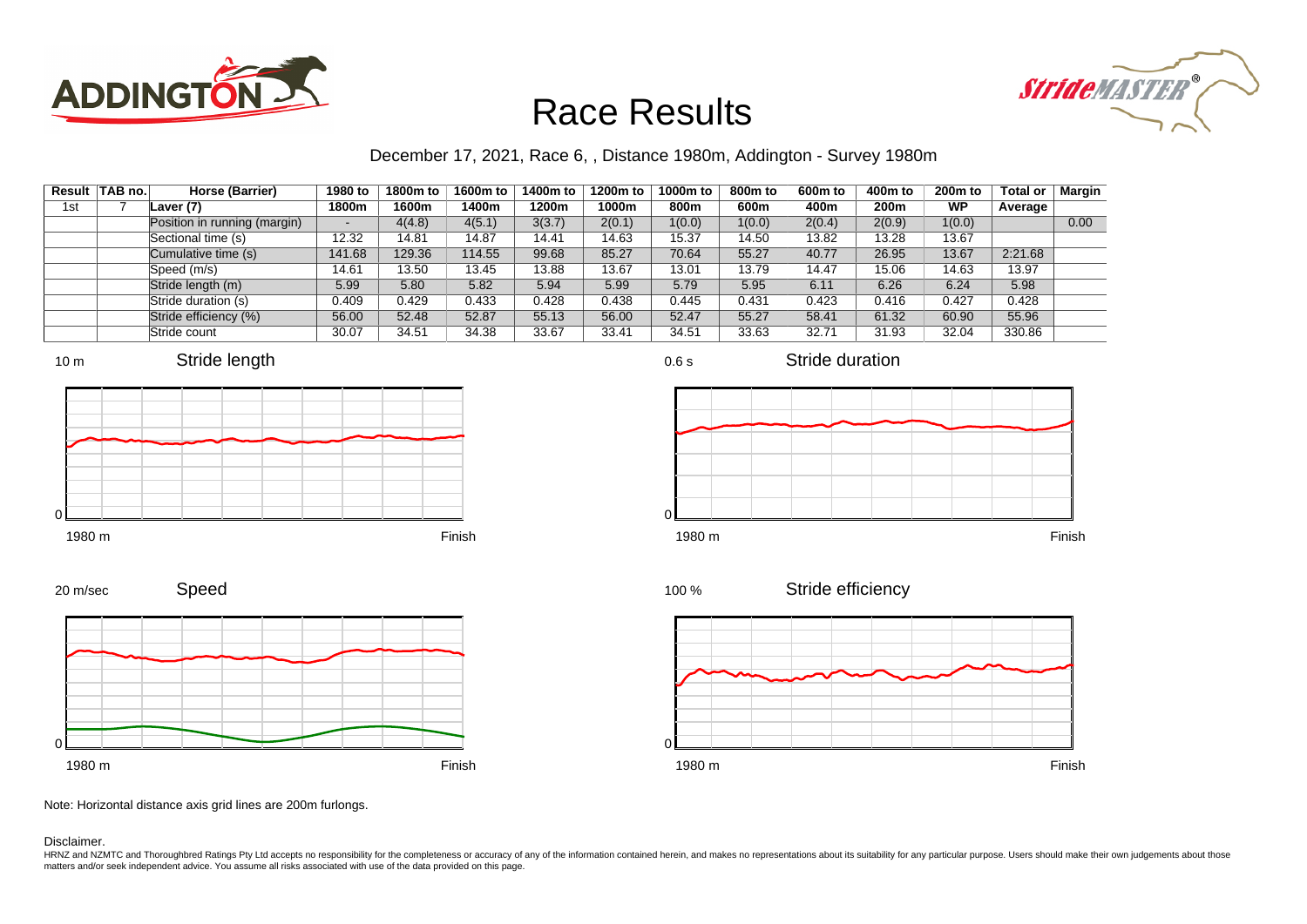



### December 17, 2021, Race 6, , Distance 1980m, Addington - Survey 1980m

|                 | Result TAB no. | Horse (Barrier)              | 1980 to | 1800m to | 1600m to | 1400m to | 1200m to | 1000m to | 800m to | 600 <sub>m</sub> to | 400m to | 200 <sub>m</sub> to | <b>Total or</b> | Margin |
|-----------------|----------------|------------------------------|---------|----------|----------|----------|----------|----------|---------|---------------------|---------|---------------------|-----------------|--------|
| 2 <sub>nd</sub> | 4              | True Fantasy (4)             | 1800m   | 1600m    | 1400m    | 1200m    | 1000m    | 800m     | 600m    | 400m                | 200m    | WP                  | Average         |        |
|                 |                | Position in running (margin) |         | 2(1.8)   | 2(2.6)   | 2(2.0)   | 3(1.6)   | 2(1.4)   | 3(2.1)  | 3(1.6)              | 5(2.7)  | 4(2.0)              |                 | 2.50   |
|                 |                | Sectional time (s)           | 11.80   | 14.87    | 15.01    | 14.94    | 14.61    | 15.49    | 14.36   | 13.91               | 13.32   | 13.83               |                 |        |
|                 |                | Cumulative time (s)          | 142.14  | 130.34   | 115.47   | 100.46   | 85.52    | 70.91    | 55.42   | 41.06               | 27.15   | 13.83               | 2:22.14         |        |
|                 |                | Speed (m/s)                  | 15.25   | 13.45    | 13.32    | 13.39    | 13.69    | 12.91    | 13.93   | 14.38               | 15.02   | 14.46               | 13.93           |        |
|                 |                | Stride length (m)            | 6.41    | 6.02     | 6.11     | 6.12     | 6.24     | 5.92     | 6.21    | 6.25                | 6.42    | 6.34                | 6.20            |        |
|                 |                | Stride duration (s)          | 0.421   | 0.447    | 0.459    | 0.457    | 0.456    | 0.459    | 0.446   | 0.434               | 0.427   | 0.438               | 0.445           |        |
|                 |                | Stride efficiency (%)        | 64.26   | 56.55    | 58.37    | 58.50    | 60.78    | 54.82    | 60.17   | 60.97               | 64.38   | 62.78               | 60.00           |        |
|                 |                | Stride count                 | 28.07   | 33.25    | 32.72    | 32.69    | 32.07    | 33.77    | 32.23   | 32.02               | 31.16   | 31.55               | 319.53          |        |











Stride duration



Stride efficiency 100 %



Note: Horizontal distance axis grid lines are 200m furlongs.

#### Disclaimer.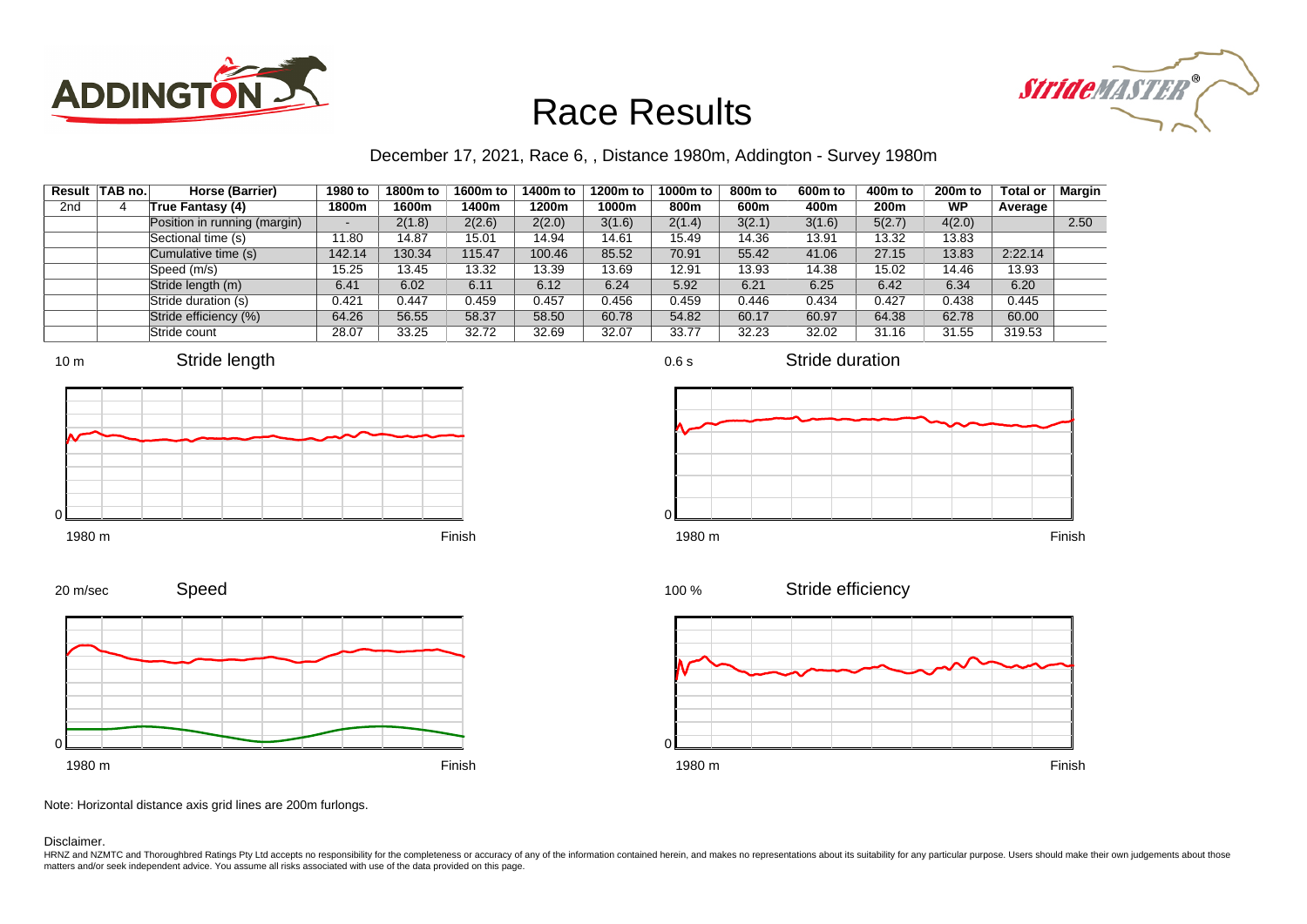



### December 17, 2021, Race 6, , Distance 1980m, Addington - Survey 1980m

| Result | <b>TAB no.</b> | Horse (Barrier)              | 1980 to | 1800m to | 1600m to | 1400m to | 1200m to | 1000m to | 800m to | 600 <sub>m</sub> to | 400m to | 200 <sub>m</sub> to | <b>Total or</b> | Margin |
|--------|----------------|------------------------------|---------|----------|----------|----------|----------|----------|---------|---------------------|---------|---------------------|-----------------|--------|
| 3rd    | 8              | Pace N Pride (8)             | 1800m   | 1600m    | 1400m    | 1200m    | 1000m    | 800m     | 600m    | 400m                | 200m    | WP                  | Average         |        |
|        |                | Position in running (margin) |         | 8(7.8)   | 8(10.3)  | 8(9.0)   | 8(6.7)   | 8(8.1)   | 8(6.3)  | 1(0.0)              | 1(0.0)  | 2(0.2)              |                 | 3.30   |
|        |                | Sectional time (s)           | 12.78   | 15.15    | 14.90    | 14.63    | 14.88    | 15.07    | 13.39   | 13.73               | 13.46   | 14.30               |                 |        |
|        |                | Cumulative time (s)          | 142.29  | 129.51   | 114.36   | 99.46    | 84.83    | 69.95    | 54.88   | 41.49               | 27.76   | 14.30               | 2:22.29         |        |
|        |                | Speed (m/s)                  | 14.08   | 13.20    | 13.42    | 13.67    | 13.44    | 13.27    | 14.94   | 14.57               | 14.86   | 13.99               | 13.92           |        |
|        |                | Stride length (m)            | 6.47    | 6.23     | 6.46     | 6.50     | 6.42     | 6.20     | 6.64    | 6.41                | 6.42    | 6.27                | 6.40            |        |
|        |                | Stride duration (s)          | 0.460   | 0.472    | 0.481    | 0.475    | 0.478    | 0.467    | 0.444   | 0.440               | 0.432   | 0.448               | 0.460           |        |
|        |                | Stride efficiency (%)        | 65.42   | 60.64    | 65.16    | 66.01    | 64.48    | 60.07    | 68.81   | 64.14               | 64.47   | 61.38               | 63.97           |        |
|        |                | Stride count                 | 27.82   | 32.11    | 30.97    | 30.77    | 31.13    | 32.26    | 30.14   | 31.22               | 31.14   | 31.91               | 309.47          |        |









Stride duration







1980 m Finish

Stride efficiency 100 %



Note: Horizontal distance axis grid lines are 200m furlongs.

Disclaimer.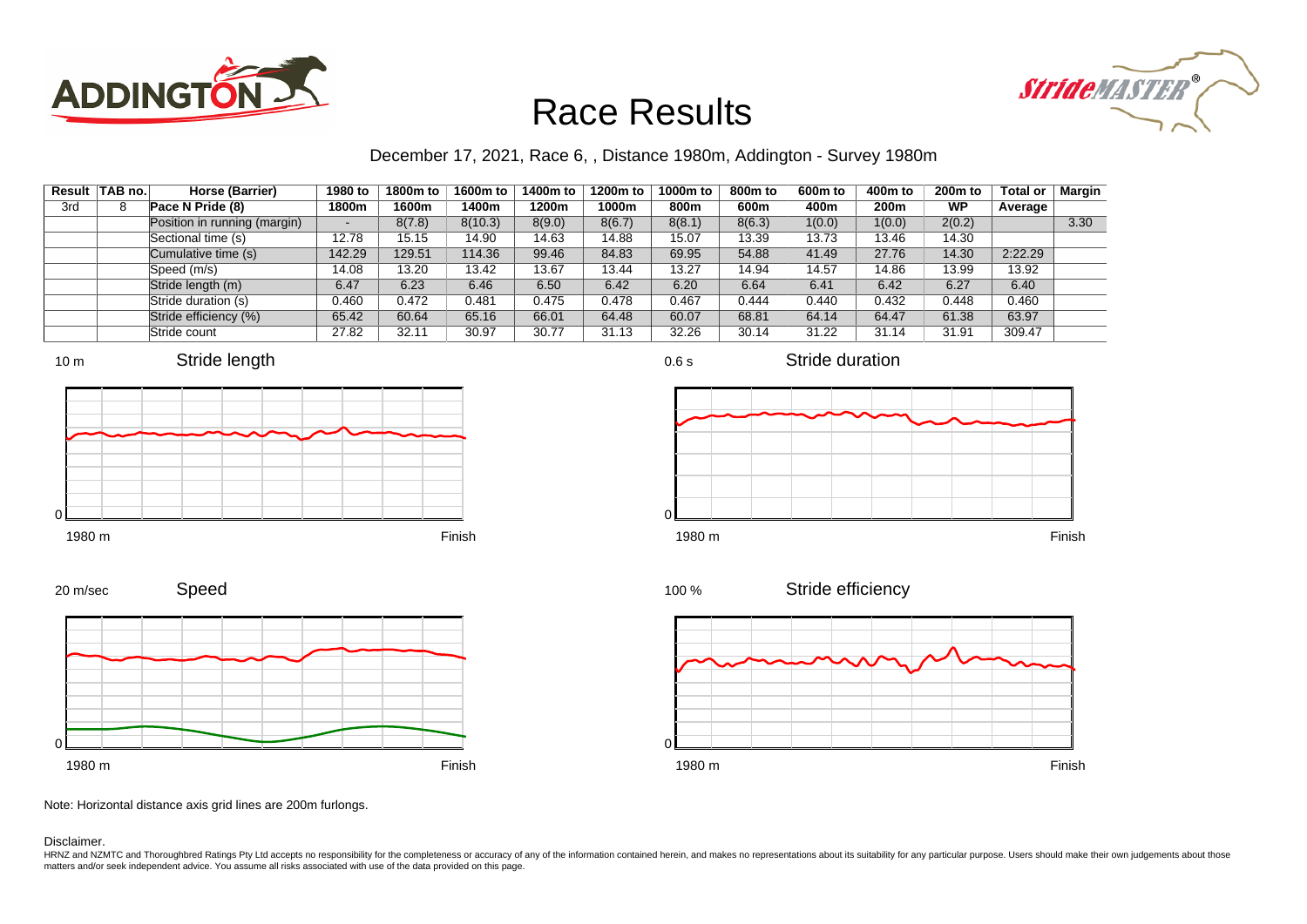



### December 17, 2021, Race 6, , Distance 1980m, Addington - Survey 1980m

|     | Result TAB no. | Horse (Barrier)              | 1980 to | 1800m to | 1600m to | 1400m to | 1200m to | 1000m to | 800m to | 600m to | 400m to | 200 <sub>m</sub> to | <b>Total or</b> | Margin |
|-----|----------------|------------------------------|---------|----------|----------|----------|----------|----------|---------|---------|---------|---------------------|-----------------|--------|
| 4th |                | Steel The Show (9)           | 1800m   | 1600m    | 1400m    | 1200m    | 1000m    | 800m     | 600m    | 400m    | 200m    | WP                  | Average         |        |
|     |                | Position in running (margin) | -       | 9(8.5)   | 9(13.3)  | 9(11.3)  | 9(8.8)   | 9(9.4)   | 9(8.0)  | 4(1.8)  | 4(2.4)  | 3(1.7)              |                 | 3.80   |
|     |                | Sectional time (s)           | 12.91   | 15.55    | 14.77    | 14.59    | 14.77    | 15.14    | 13.41   | 13.82   | 13.33   | 14.09               |                 |        |
|     |                | Cumulative time (s)          | 142.38  | 129.47   | 113.92   | 99.15    | 84.56    | 69.79    | 54.65   | 41.24   | 27.42   | 14.09               | 2:22.38         |        |
|     |                | Speed (m/s)                  | 13.94   | 12.86    | 13.54    | 13.71    | 13.54    | 13.21    | 14.91   | 14.47   | 15.00   | 14.19               | 13.91           |        |
|     |                | Stride length (m)            | 6.01    | 5.65     | 6.00     | 6.12     | 6.05     | 5.80     | 6.36    | 6.05    | 6.27    | 6.22                | 6.05            |        |
|     |                | Stride duration (s)          | 0.430   | 0.439    | 0.443    | 0.447    | 0.446    | 0.439    | 0.427   | 0.418   | 0.418   | 0.438               | 0.435           |        |
|     |                | Stride efficiency (%)        | 56.51   | 49.81    | 56.21    | 58.57    | 57.12    | 52.64    | 63.22   | 57.18   | 61.44   | 60.44               | 57.13           |        |
|     |                | Stride count                 | 29.93   | 35.42    | 33.35    | 32.67    | 33.08    | 34.46    | 31.44   | 33.06   | 31.90   | 32.16               | 327.47          |        |









0.6 s

Stride duration



Stride efficiency 100 %



Note: Horizontal distance axis grid lines are 200m furlongs.

#### Disclaimer.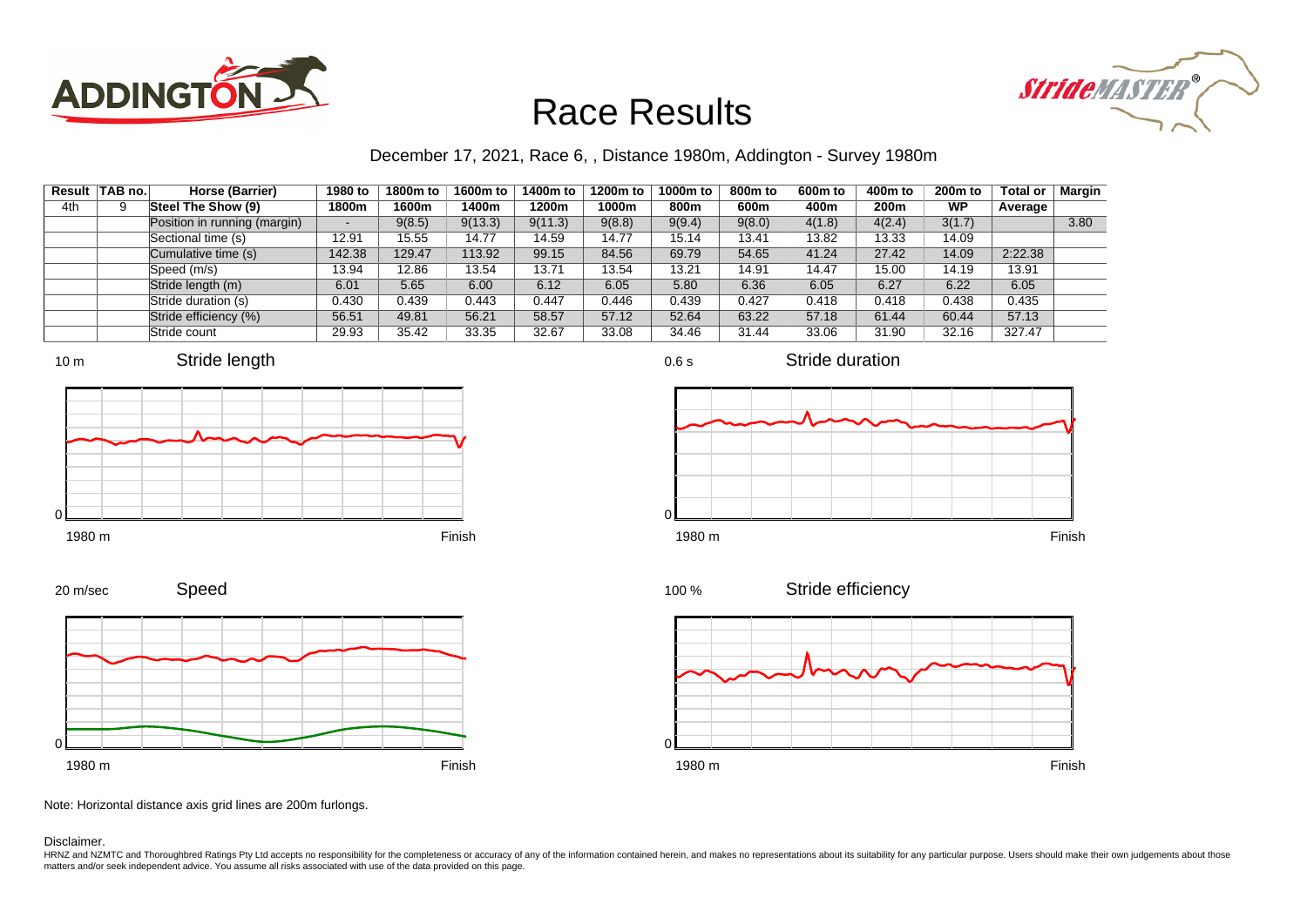



### December 17, 2021, Race 6, , Distance 1980m, Addington - Survey 1980m

|     | Result TAB no. | Horse (Barrier)              | 1980 to | 1800m to | 1600m to | 1400m to | 1200m to | 1000m to | 800m to | 600 <sub>m</sub> to | 400m to | 200 <sub>m</sub> to | <b>Total or</b> | Margin |
|-----|----------------|------------------------------|---------|----------|----------|----------|----------|----------|---------|---------------------|---------|---------------------|-----------------|--------|
| 5th | 5              | Cheezel (5)                  | 1800m   | 1600m    | 1400m    | 1200m    | 1000m    | 800m     | 600m    | 400m                | 200m    | WP                  | Average         |        |
|     |                | Position in running (margin) |         | 7(7.0)   | 5(6.2)   | 6(5.6)   | 7(5.3)   | 6(4.5)   | 6(5.0)  | 9(5.2)              | 9(5.9)  | 8(5.0)              |                 | 4.40   |
|     |                | Sectional time (s)           | 12.59   | 14.61    | 15.02    | 14.95    | 14.52    | 15.45    | 14.46   | 13.86               | 13.28   | 13.76               |                 |        |
|     |                | Cumulative time (s)          | 142.50  | 129.91   | 115.30   | 100.28   | 85.33    | 70.81    | 55.36   | 40.90               | 27.04   | 13.76               | 2:22.50         |        |
|     |                | Speed (m/s)                  | 14.29   | 13.69    | 13.32    | 13.38    | 13.77    | 12.94    | 13.83   | 14.43               | 15.06   | 14.53               | 13.89           |        |
|     |                | Stride length (m)            | 6.11    | 6.03     | 6.07     | 6.04     | 6.19     | 5.85     | 6.06    | 6.12                | 6.20    | 6.07                | 6.07            |        |
|     |                | Stride duration (s)          | 0.428   | 0.440    | 0.456    | 0.452    | 0.449    | 0.452    | 0.438   | 0.424               | 0.412   | 0.417               | 0.437           |        |
|     |                | Stride efficiency (%)        | 58.35   | 56.75    | 57.52    | 57.08    | 59.87    | 53.55    | 57.42   | 58.45               | 60.13   | 57.55               | 57.62           |        |
|     |                | Stride count                 | 29.46   | 33.19    | 32.96    | 33.09    | 32.31    | 34.17    | 33.00   | 32.70               | 32.24   | 32.96               | 326.08          |        |







Stride duration













Note: Horizontal distance axis grid lines are 200m furlongs.

#### Disclaimer.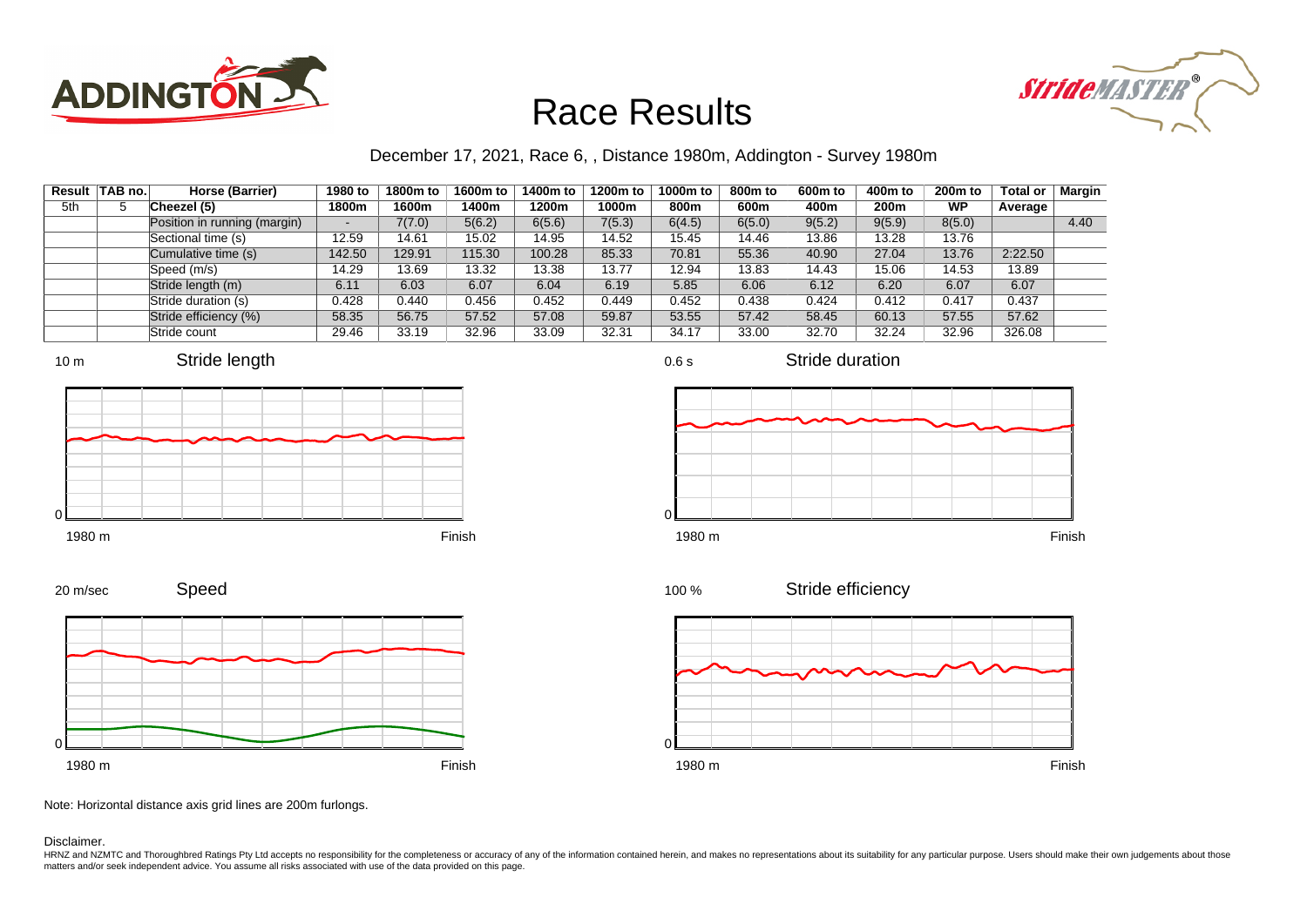



### December 17, 2021, Race 6, , Distance 1980m, Addington - Survey 1980m

|     | Result   TAB no. | Horse (Barrier)              | 1980 to | 1800m to | 1600m to | 1400m to | 1200m to | 1000m to | 800m to | 600m to | 400m to | 200 <sub>m</sub> to | <b>Total or</b> | <b>Margin</b> |
|-----|------------------|------------------------------|---------|----------|----------|----------|----------|----------|---------|---------|---------|---------------------|-----------------|---------------|
| 6th | 6                | Soundsofcash (6)             | 1800m   | 1600m    | 1400m    | 1200m    | 1000m    | 800m     | 600m    | 400m    | 200m    | <b>WP</b>           | Average         |               |
|     |                  | Position in running (margin) |         | 6(6.9)   | 7(8.7)   | 7(7.0)   | 6(4.8)   | 7(6.1)   | 7(5.9)  | 8(3.9)  | 6(2.9)  | 6(2.9)              |                 | 4.80          |
|     |                  | Sectional time (s)           | 12.57   | 15.04    | 14.83    | 14.64    | 14.87    | 15.35    | 14.10   | 13.56   | 13.44   | 14.16               |                 |               |
|     |                  | Cumulative time (s)          | 142.56  | 129.99   | 114.95   | 100.12   | 85.48    | 70.61    | 55.26   | 41.16   | 27.60   | 14.16               | 2:22.56         |               |
|     |                  | Speed (m/s)                  | 14.32   | 13.30    | 13.49    | 13.66    | 13.45    | 13.03    | 14.18   | 14.75   | 14.88   | 14.12               | 13.89           |               |
|     |                  | Stride length (m)            | 6.04    | 5.83     | 6.04     | 6.07     | 5.97     | 5.77     | 5.94    | 5.99    | 5.87    | 5.68                | 5.92            |               |
|     |                  | Stride duration (s)          | 0.425   | 0.439    | 0.448    | 0.445    | 0.444    | 0.443    | 0.419   | 0.406   | 0.395   | 0.402               | 0.426           |               |
|     |                  | Stride efficiency (%)        | 57.05   | 53.18    | 57.09    | 57.66    | 55.73    | 52.04    | 55.12   | 56.02   | 53.89   | 50.38               | 54.72           |               |
|     |                  | Stride count                 | 29.79   | 34.28    | 33.09    | 32.92    | 33.49    | 34.66    | 33.68   | 33.40   | 34.06   | 35.22               | 334.59          |               |







Stride duration









Note: Horizontal distance axis grid lines are 200m furlongs.

Disclaimer.

HRNZ and NZMTC and Thoroughbred Ratings Pty Ltd accepts no responsibility for the completeness or accuracy of any of the information contained herein, and makes no representations about its suitability for any particular p matters and/or seek independent advice. You assume all risks associated with use of the data provided on this page.

0.6 s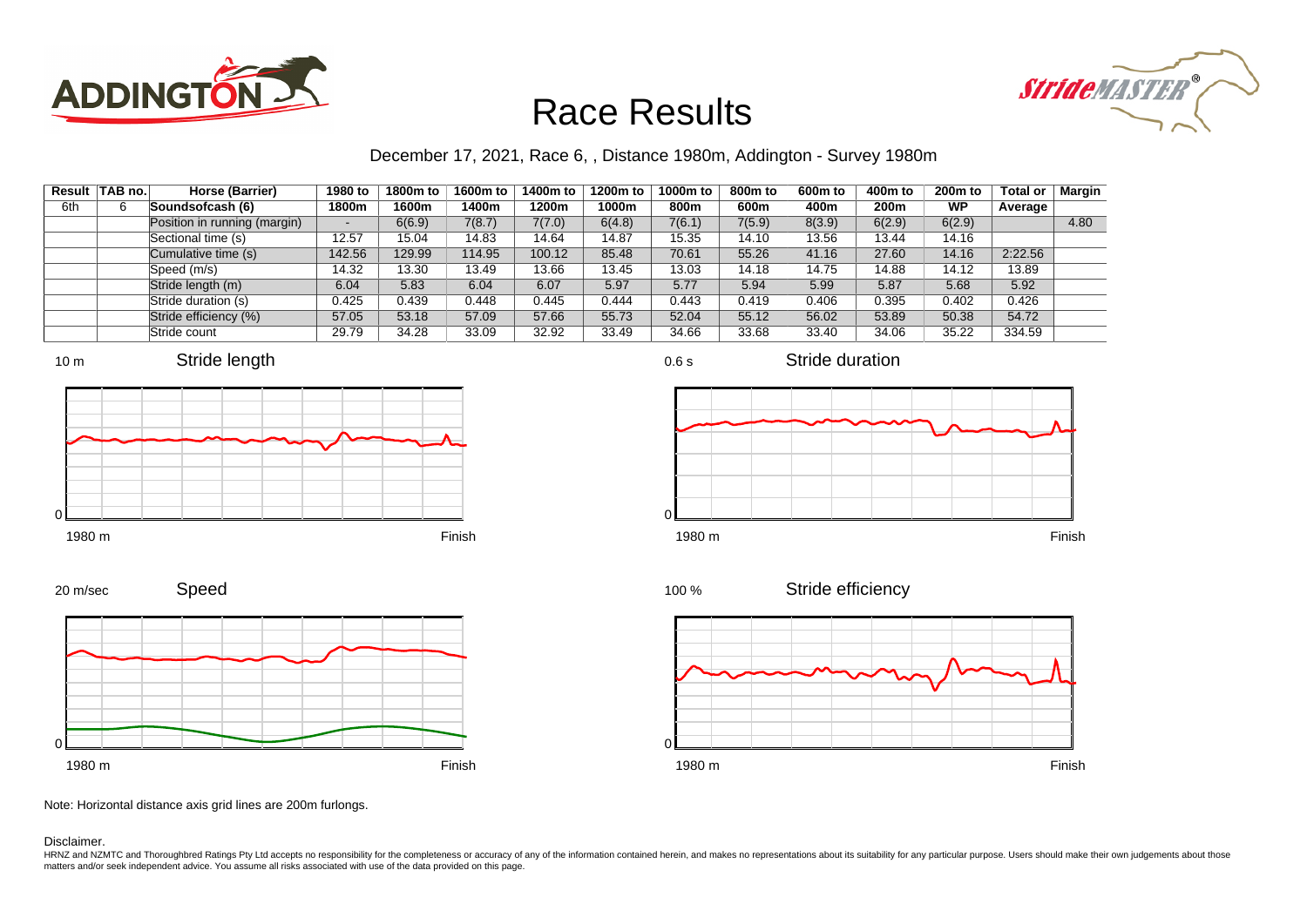



### December 17, 2021, Race 6, , Distance 1980m, Addington - Survey 1980m

| Result | TAB no. | Horse (Barrier)              | 1980 to | 1800m to | 1600m to | 1400m to | 1200m to | 1000m to | 800 <sub>m</sub> to | 600m to | 400m to          | 200 <sub>m</sub> to | <b>Total or</b> | Margin |
|--------|---------|------------------------------|---------|----------|----------|----------|----------|----------|---------------------|---------|------------------|---------------------|-----------------|--------|
| 7th    | 3       | Last Of The Mo (3)           | 1800m   | 1600m    | 1400m    | 1200m    | 1000m    | 800m     | 600m                | 400m    | 200 <sub>m</sub> | WP                  | Average         |        |
|        |         | Position in running (margin) | -       | 5(4.8)   | 6(6.9)   | 5(5.4)   | 4(3.3)   | 5(3.5)   | 5(3.8)              | 7(3.4)  | 8(4.4)           | 7(4.4)              |                 | 4.90   |
|        |         | Sectional time (s)           | 12.34   | 15.09    | 14.87    | 14.65    | 14.69    | 15.42    | 14.38               | 13.89   | 13.43            | 13.84               |                 |        |
|        |         | Cumulative time (s)          | 142.60  | 130.26   | 115.17   | 100.30   | 85.65    | 70.96    | 55.54               | 41.16   | 27.27            | 13.84               | 2:22.60         |        |
|        |         | Speed (m/s)                  | 14.58   | 13.25    | 13.45    | 13.65    | 13.61    | 12.97    | 13.91               | 14.40   | 14.89            | 14.45               | 13.88           |        |
|        |         | Stride length (m)            | 6.62    | 6.28     | 6.50     | 6.56     | 6.57     | 6.25     | 6.50                | 6.58    | 6.74             | 6.55                | 6.51            |        |
|        |         | Stride duration (s)          | 0.449   | 0.474    | 0.483    | 0.480    | 0.483    | 0.482    | 0.467               | 0.457   | 0.453            | 0.453               | 0.469           |        |
|        |         | Stride efficiency (%)        | 68.48   | 61.72    | 66.06    | 67.28    | 67.49    | 61.12    | 65.96               | 67.72   | 71.09            | 67.10               | 66.29           |        |
|        |         | Stride count                 | 27.19   | 31.82    | 30.76    | 30.48    | 30.43    | 31.98    | 30.78               | 30.38   | 29.65            | 30.52               | 303.99          |        |











0.6 s

Stride duration



Stride efficiency 100 %



Note: Horizontal distance axis grid lines are 200m furlongs.

Speed

#### Disclaimer.

20 m/sec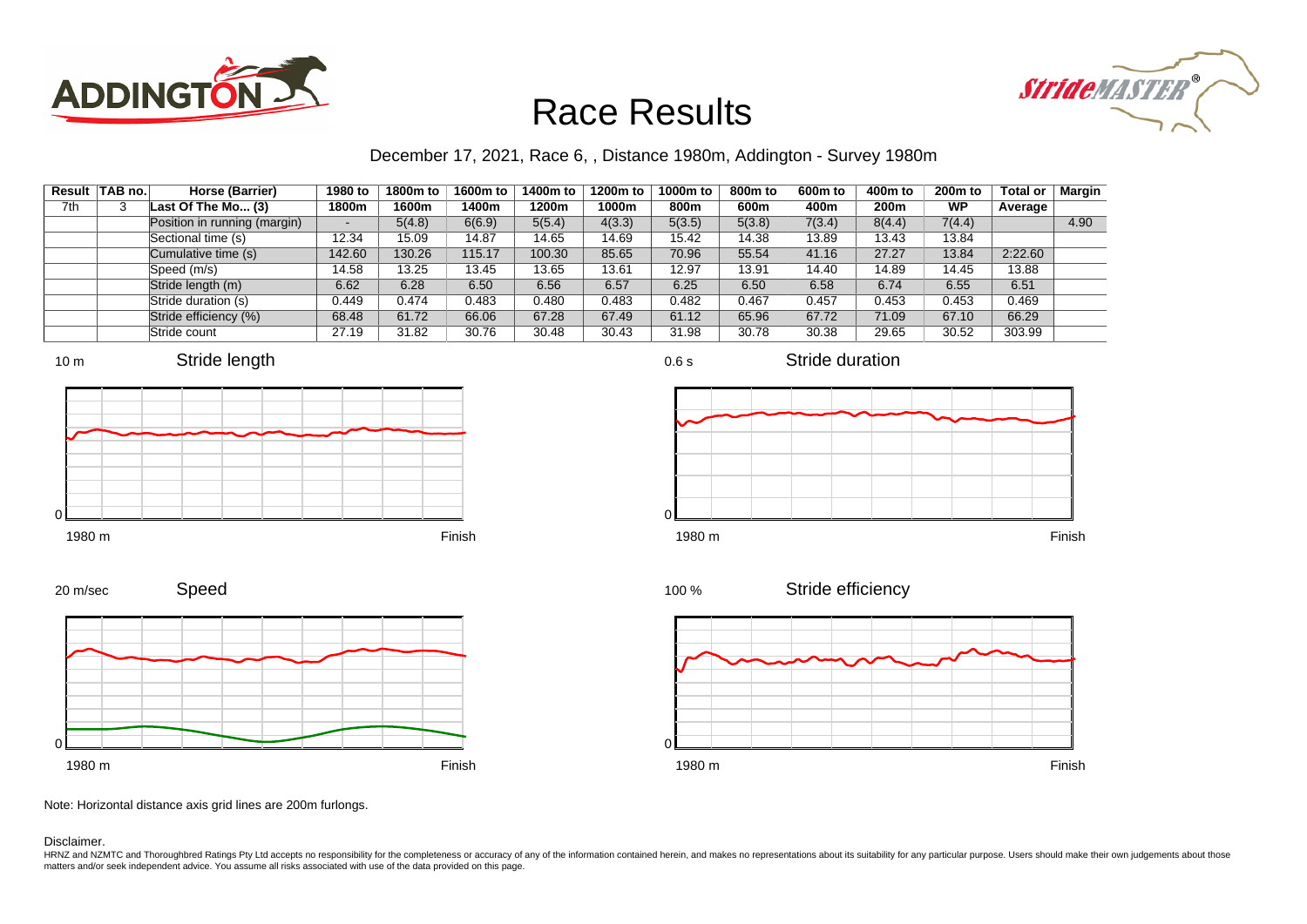



### December 17, 2021, Race 6, , Distance 1980m, Addington - Survey 1980m

|     | Result TAB no. | Horse (Barrier)              | 1980 to | 1800m to | 1600m to | 1400m to | 1200m to | 1000m to | 800m to | 600 <sub>m</sub> to | 400m to | 200 <sub>m</sub> to | <b>Total or</b> | Margin |
|-----|----------------|------------------------------|---------|----------|----------|----------|----------|----------|---------|---------------------|---------|---------------------|-----------------|--------|
| 8th |                | No Time Like N (1)           | 1800m   | 1600m    | 1400m    | 1200m    | 1000m    | 800m     | 600m    | 400m                | 200m    | WP                  | Average         |        |
|     |                | Position in running (margin) |         | 1(0.0)   | 1(0.0)   | 1(0.0)   | 1(0.0)   | 3(1.6)   | 2(1.6)  | 5(1.9)              | 3(2.1)  | 5(2.6)              |                 | 6.00   |
|     |                | Sectional time (s)           | 11.60   | 14.74    | 15.11    | 15.01    | 14.93    | 15.36    | 14.48   | 13.78               | 13.50   | 14.28               |                 |        |
|     |                | Cumulative time (s)          | 142.79  | 131.19   | 116.45   | 101.34   | 86.33    | 71.40    | 56.04   | 41.56               | 27.78   | 14.28               | 2:22.79         |        |
|     |                | Speed (m/s)                  | 15.51   | 13.57    | 13.24    | 13.32    | 13.40    | 13.02    | 13.81   | 14.51               | 14.81   | 14.01               | 13.87           |        |
|     |                | Stride length (m)            | 6.93    | 6.56     | 6.51     | 6.55     | 6.57     | 6.38     | 6.64    | 6.74                | 6.74    | 6.63                | 6.62            |        |
|     |                | Stride duration (s)          | 0.442   | 0.484    | 0.492    | 0.491    | 0.490    | 0.490    | 0.481   | 0.464               | 0.455   | 0.473               | 0.477           |        |
|     |                | Stride efficiency (%)        | 75.06   | 67.26    | 66.20    | 66.97    | 67.40    | 63.57    | 68.84   | 70.95               | 71.09   | 68.59               | 68.44           |        |
|     |                | Stride count                 | 25.97   | 30.48    | 30.73    | 30.55    | 30.45    | 31.36    | 30.13   | 29.68               | 29.65   | 30.19               | 299.19          |        |





![](_page_8_Figure_7.jpeg)

![](_page_8_Figure_8.jpeg)

![](_page_8_Figure_9.jpeg)

0.6 s

![](_page_8_Figure_11.jpeg)

Stride duration

Stride efficiency 100 %

![](_page_8_Figure_13.jpeg)

Note: Horizontal distance axis grid lines are 200m furlongs.

Disclaimer.